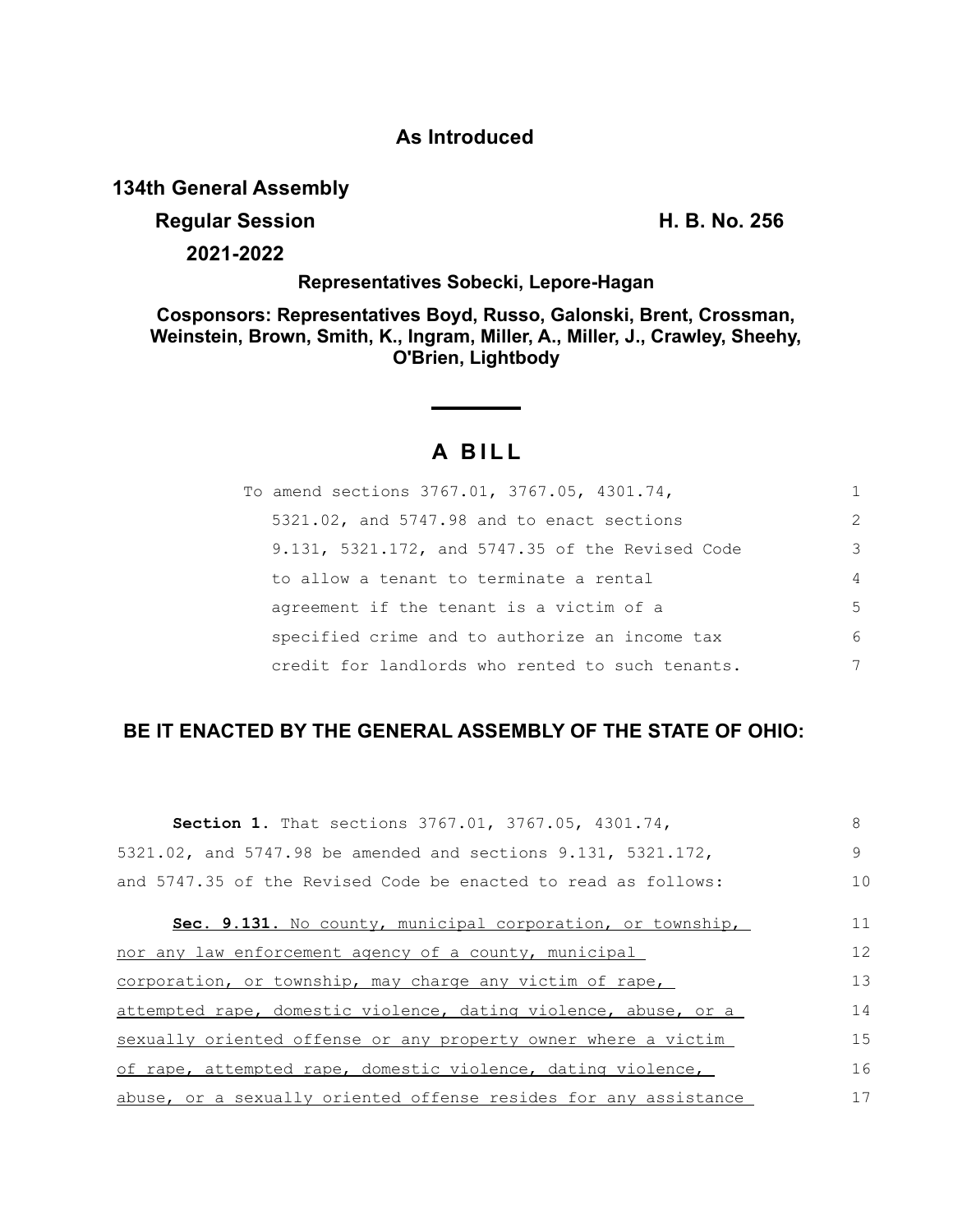| that law enforcement officers provide to the victim.               | 18 |
|--------------------------------------------------------------------|----|
| Sec. 3767.01. As used in all sections of the Revised Code          | 19 |
| relating to nuisances:                                             | 20 |
| (A) "Place" includes any building, erection, or place or           | 21 |
| any separate part or portion thereof or the ground itself;         | 22 |
|                                                                    |    |
| (B) "Person" includes any individual, corporation,                 | 23 |
| association, partnership, trustee, lessee, agent, or assignee;     | 24 |
| $(C)$ -"Nuisance" $(1)$ Except as provided in division $(C)$ $(2)$ | 25 |
| of this section, "nuisance" means any of the following:            | 26 |
| $(1)$ $(a)$ That which is defined and declared by statutes to      | 27 |
| be a nuisance;                                                     | 28 |
|                                                                    |    |
| $(2)$ (b) Any place in or upon which lewdness, assignation,        | 29 |
| or prostitution is conducted, permitted, continued, or exists,     | 30 |
| or any place, in or upon which lewd, indecent, lascivious, or      | 31 |
| obscene films or plate negatives, film or plate positives, films   | 32 |
| designed to be projected on a screen for exhibition films, or      | 33 |
| glass slides either in negative or positive form designed for      | 34 |
| exhibition by projection on a screen, are photographed,            | 35 |
| manufactured, developed, screened, exhibited, or otherwise         | 36 |
| prepared or shown, and the personal property and contents used     | 37 |
| in conducting and maintaining any such place for any such          | 38 |
| purpose. This chapter shall not affect any newspaper, magazine,    | 39 |
| or other publication entered as second class matter by the post-   | 40 |
| office department.                                                 | 41 |
|                                                                    | 42 |
| (3) (c) Any room, house, building, boat, vehicle,                  |    |
| structure, or place where beer or intoxicating liquor is           | 43 |
| manufactured, sold, bartered, possessed, or kept in violation of   | 44 |
| law and all property kept and used in maintaining the same, and    | 45 |
| all property designed for the unlawful manufacture of beer or      | 46 |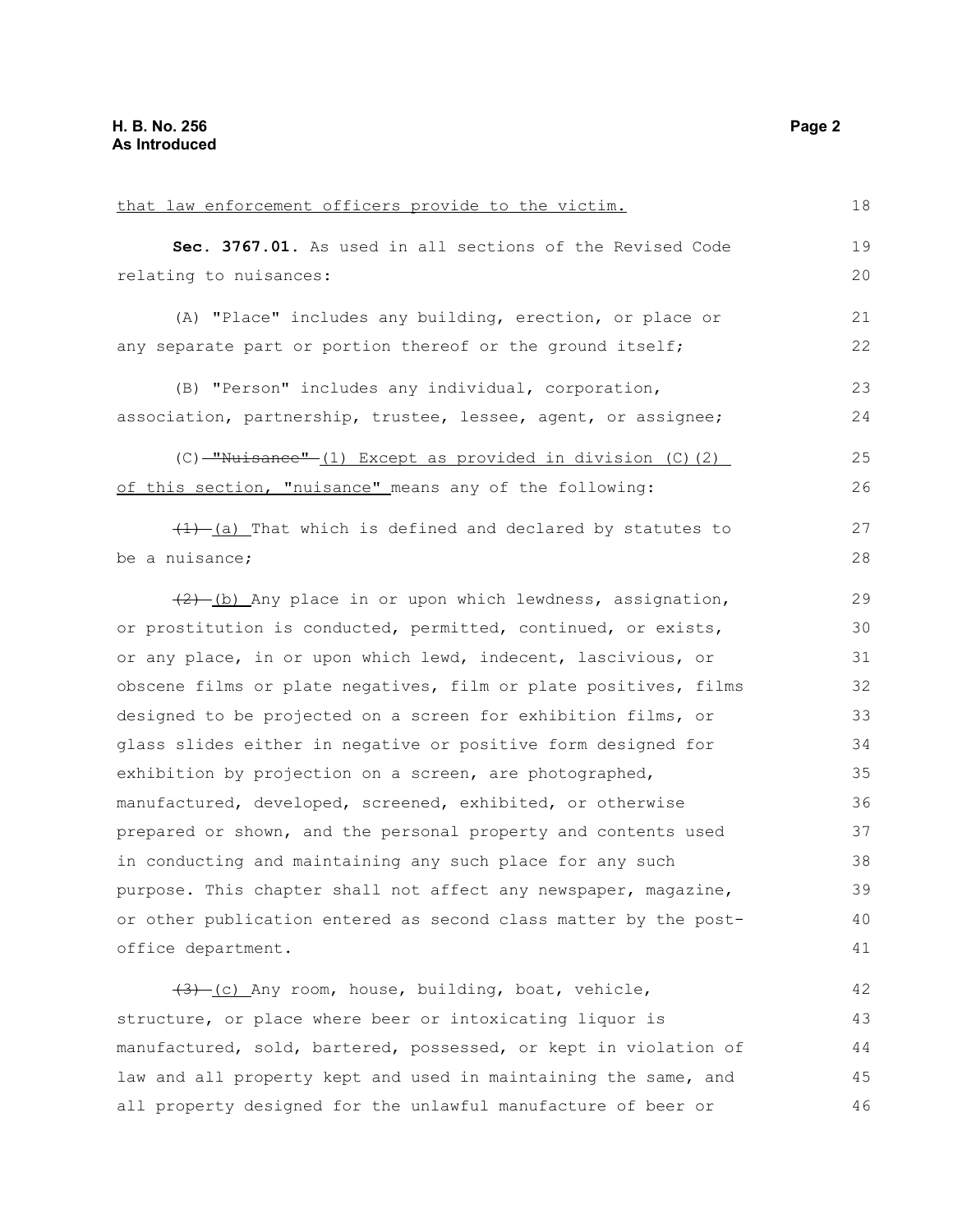#### **H. B. No. 256 Page 3 As Introduced**

intoxicating liquor and beer or intoxicating liquor contained in the room, house, building, boat, structure, or place, or the operation of such a room, house, building, boat, structure, or place as described in division  $\left(\frac{C}{3}, \frac{3}{2}\right)$  (C)(1)(c) of this section where the operation of that place substantially interferes with public decency, sobriety, peace, and good order. "Violation of law" includes, but is not limited to, sales to any person under the legal drinking age as prohibited in division (A) of section 4301.22 or division (A) of section 4301.69 of the Revised Code and any violation of section 2913.46 or 2925.03 of the Revised Code. 47 48 49 50 51 52 53 54 55 56 57

(2) "Nuisance" does not include service calls to law enforcement relating to rape, attempted rape, domestic violence, dating violence, abuse, or a sexually oriented offense.

**Sec. 3767.05.** (A) The civil action provided for in section 3767.03 of the Revised Code shall be set down for trial at the earliest possible time and shall have precedence over all other cases except those involving crimes, election contests, or injunctions regardless of the position of the proceedings on the calendar of the court. In the civil action, evidence of the general reputation of the place where the nuisance is alleged to exist or an admission or finding of guilt of any person under the criminal laws against prostitution, lewdness, assignation, or other prohibited conduct at the place is admissible for the purpose of proving the existence of the nuisance and is primafacie evidence of the nuisance and of knowledge of and of acquiescence and participation in the nuisance on the part of the person charged with maintaining it. 61 62 63 64 65 66 67 68 69 70 71 72 73 74

(B) If the complaint for the permanent injunction is filed by a person who is a citizen of the county, it shall not be 75 76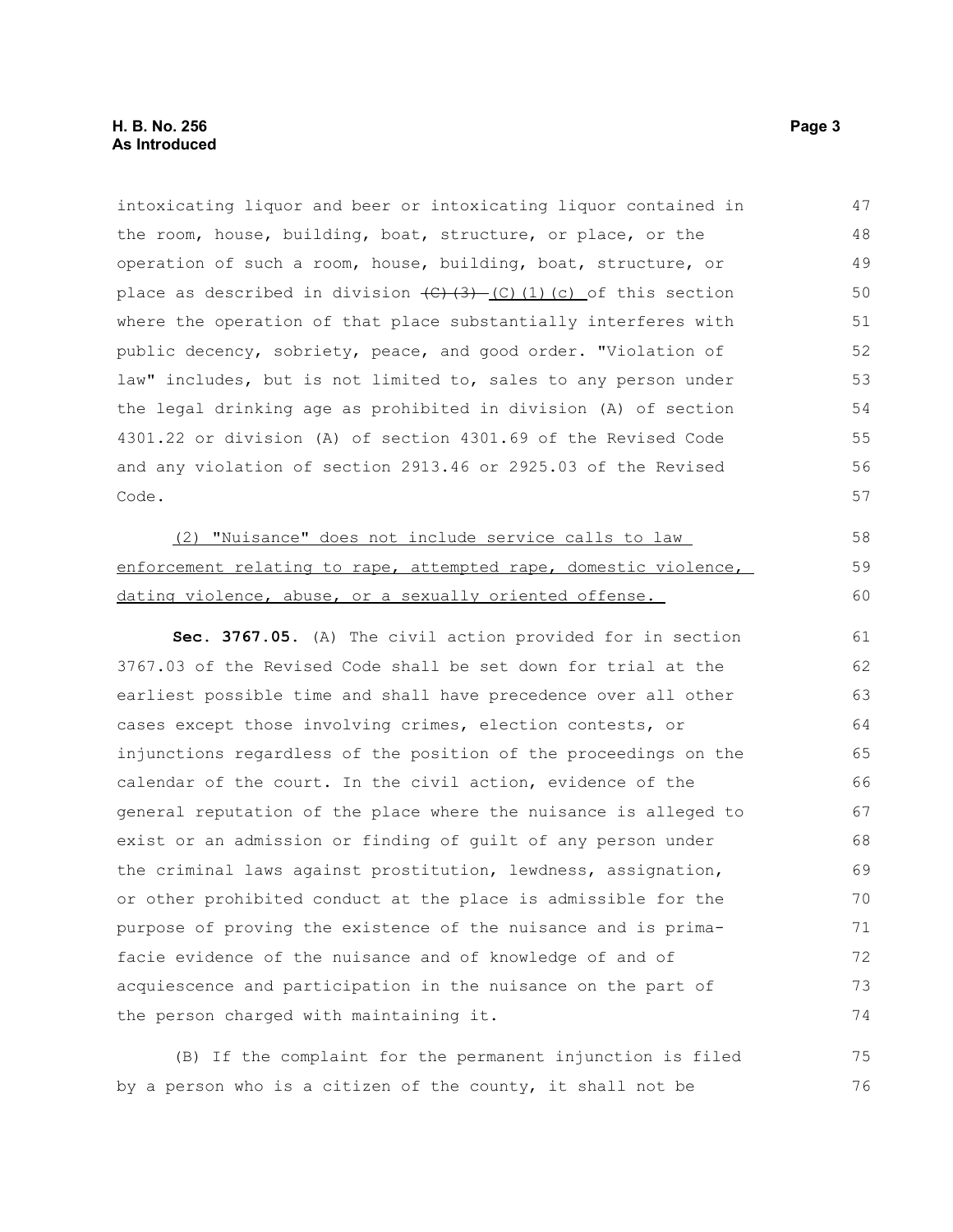#### **H. B. No. 256** Page 4 **As Introduced**

dismissed unless the complainant and the complainant's attorney submit a sworn statement setting forth the reasons why the civil action should be dismissed and the dismissal is approved by the prosecuting attorney in writing or in open court. If the person who files the complaint for the permanent injunction is a citizen of the county, if that person refuses or otherwise fails to prosecute the complaint to judgment, and if the civil action is not dismissed pursuant to this division, then, with the approval of the court, the attorney general, the prosecuting attorney of the county in which the nuisance exists, or the village solicitor, city director of law, or other similar chief legal officer of the municipal corporation in which the nuisance exists, may be substituted for the complainant and prosecute the civil action to judgment. 77 78 79 80 81 82 83 84 85 86 87 88 89 90

(C) If the civil action is commenced by a person who is a citizen of the county where the nuisance is alleged to exist and the court finds that there were no reasonable grounds or cause for the civil action, the costs may be taxed to that person.

(D) If the existence of the nuisance is established upon the trial of the civil action, a judgment shall be entered that perpetually enjoins the defendant and any other person from further maintaining the nuisance at the place complained of and the defendant from maintaining the nuisance elsewhere.

(E) If the court finds that a nuisance described in division  $\left(\frac{C}{3}\right)$  (C)(1)(c) of section 3767.01 of the Revised Code exists, the court shall order the nuisance to be abated, and, in entering judgment for nuisance, the court shall do all of the following: 100 101 102 103 104

(1) Specify that judgment is entered pursuant to division (E) of this section; 105 106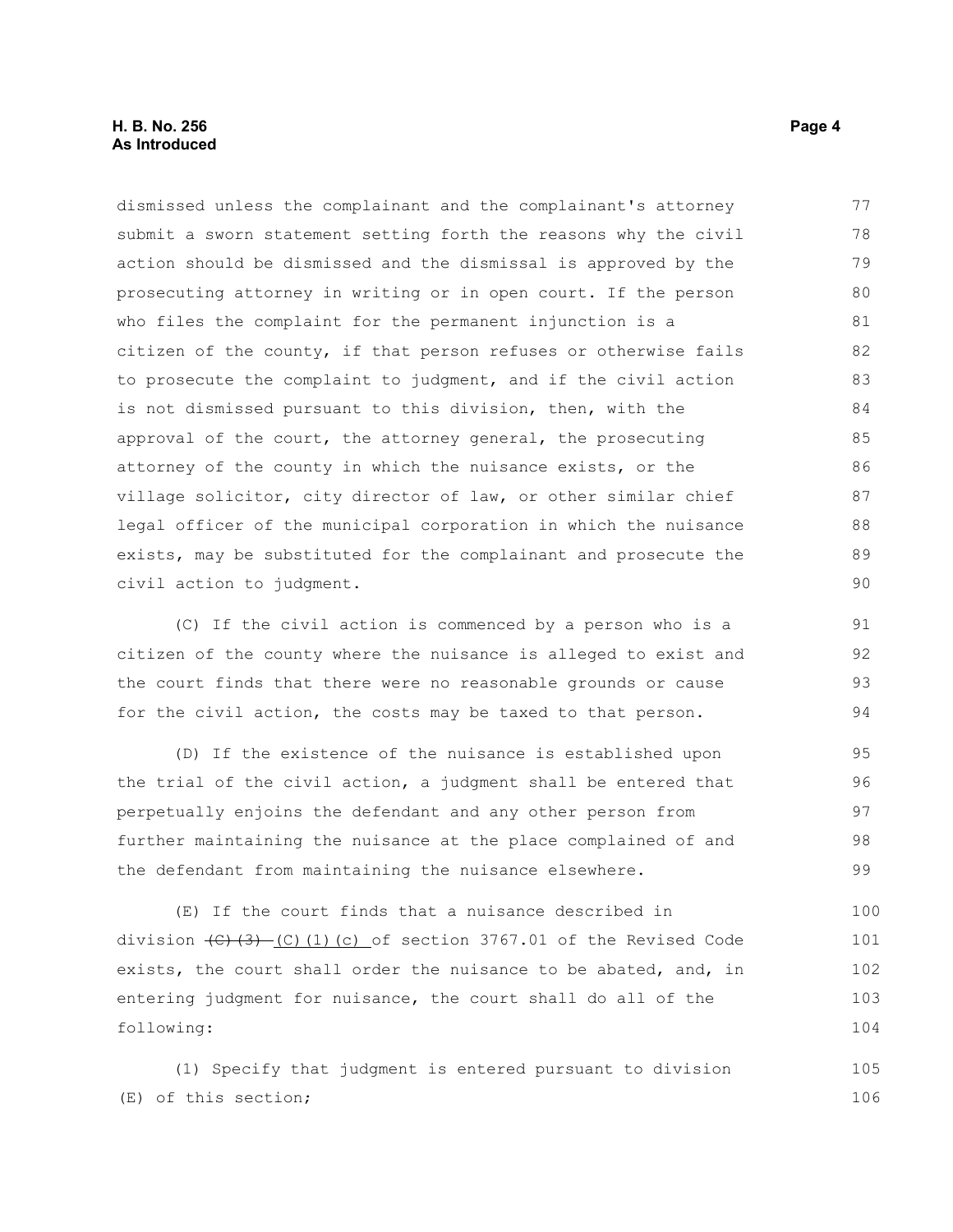#### **H. B. No. 256 Page 5 As Introduced**

(2) Order that no beer or intoxicating liquor may be manufactured, sold, bartered, possessed, kept, or stored in the room, house, building, structure, place, boat, or vehicle or any part thereof. The court need not find that the property was being unlawfully used at the time of the hearing on the matter if the court finds there existed a nuisance as described in division  $(\theta)$   $(\theta)$  (C)(1)(c) of section 3767.01 of the Revised Code. 107 108 109 110 111 112 113 114

(3) Order that the room, house, building, boat, vehicle, structure, or place not be occupied or used for one year after the judgment is rendered. The court may permit the premises to be occupied by a person other than the defendant or a business affiliate of the defendant in the nuisance action, or an agent of, or entity owned in whole or part by, the defendant, if the person, lessee, tenant, or occupant of the location posts a bond with sufficient surety, to be approved by the court issuing the order, in the sum of not less than one thousand nor more than five thousand dollars, payable to the state of Ohio, on the condition that no beer or intoxicating liquor thereafter shall be manufactured, sold, bartered, possessed, kept, stored, transported, or otherwise disposed of on the premises, and the person agrees to pay all fines, costs, and damages that may be assessed for a violation. A reasonable sum shall be allowed an officer by the issuing court for the cost of closing and keeping closed the premises that is the subject of the nuisance action. 115 116 117 118 119 120 121 122 123 124 125 126 127 128 129 130 131

(4) Send notice of the judgment entered to the division of liquor control, the liquor control commission, and the liquor enforcement division of the department of public safety. 132 133 134

(F) A defendant found to have maintained a nuisance as described in division  $\left(\frac{C}{3}\right)\left(\frac{C}{1}\right)\left(\frac{C}{1}\right)$  of section 3767.01 of the 135 136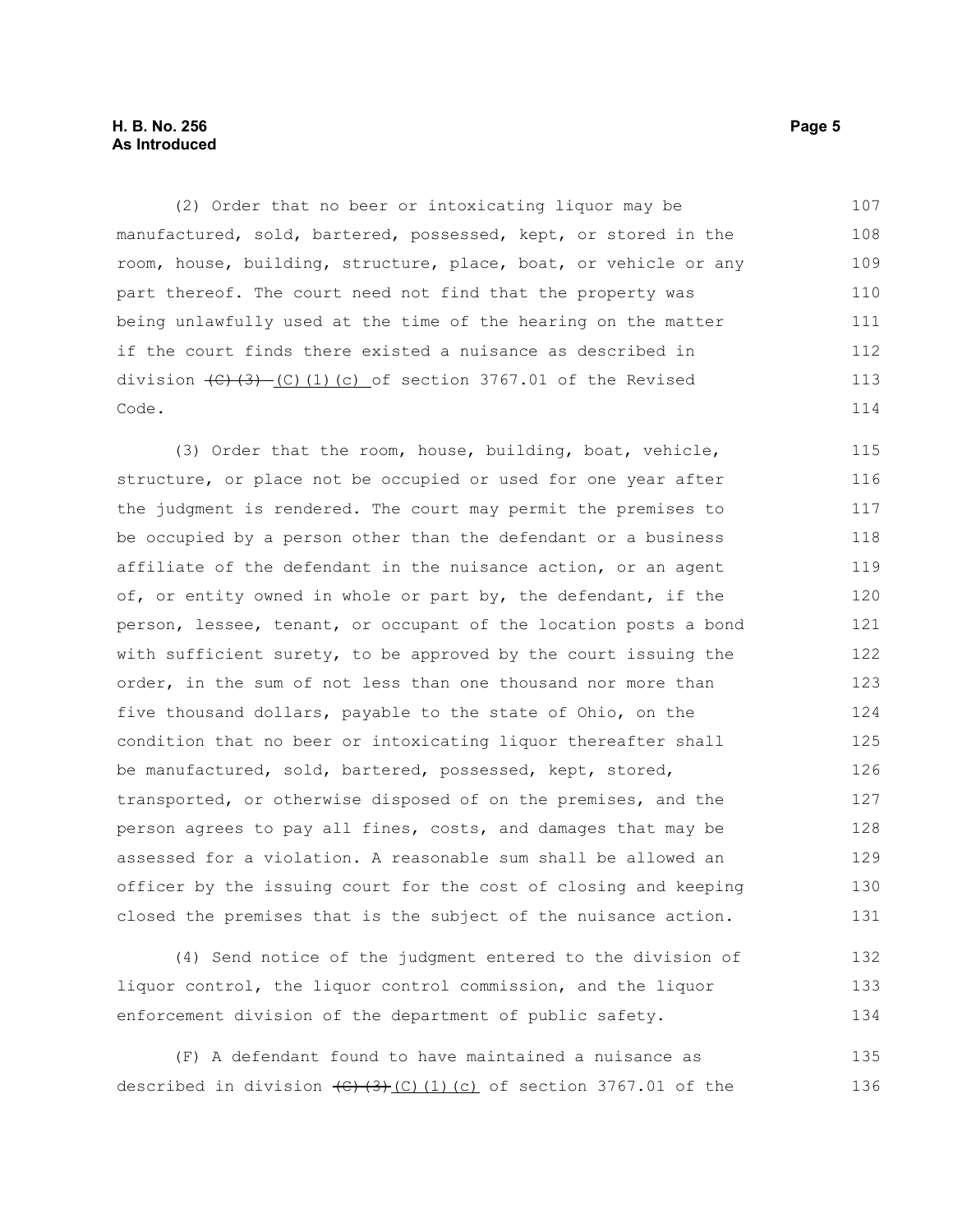#### **H. B. No. 256 Page 6 As Introduced**

Revised Code also is subject to liability and penalties under sections 4301.74 and 4399.09 of the Revised Code. The abatement of a nuisance under section 4399.09 of the Revised Code is in addition to and does not prevent the abatement of a nuisance under division (D) or (E) of this section. 137 138 139 140 141

(G) If a court enters judgment pursuant to division (D) or (E) of this section finding that a nuisance exists at a liquor permit premises or as a result of the operation of a liquor permit premises, except in the case of a nuisance found as a result of a violation of a local zoning ordinance or resolution, the certified copy of the judgment required under division (A) of section 4301.331 of the Revised Code shall be filed with the board of elections in the county in which the nuisance exists, not later than four p.m. of the ninetieth day before the day of the next general or primary election. However, no election shall be conducted on sales at the liquor permit premises under section 4301.352 of the Revised Code until all appeals on the judgment are resolved. The court of appeals shall render a decision on any appeal of the judgment within six months after the date of the filing of the appeal of the judgment with the clerk of the court of appeals, and the supreme court shall render a decision on any appeal of the judgment within six months after the date of the filing of the appeal of the judgment with the clerk of the supreme court. 142 143 144 145 146 147 148 149 150 151 152 153 154 155 156 157 158 159 160

**Sec. 4301.74.** Any person subject to an injunction, temporary or permanent, granted pursuant to division (D) or (E) of section 3767.05 of the Revised Code involving a condition described in division  $\left(\frac{C}{3}\right)$  or  $\left(\frac{4}{C}\right)$  (1)(c) of section 3767.01 of the Revised Code shall obey such injunction. If such person violates such injunction, the court or in vacation a judge thereof, may summarily try and punish the violator. The 161 162 163 164 165 166 167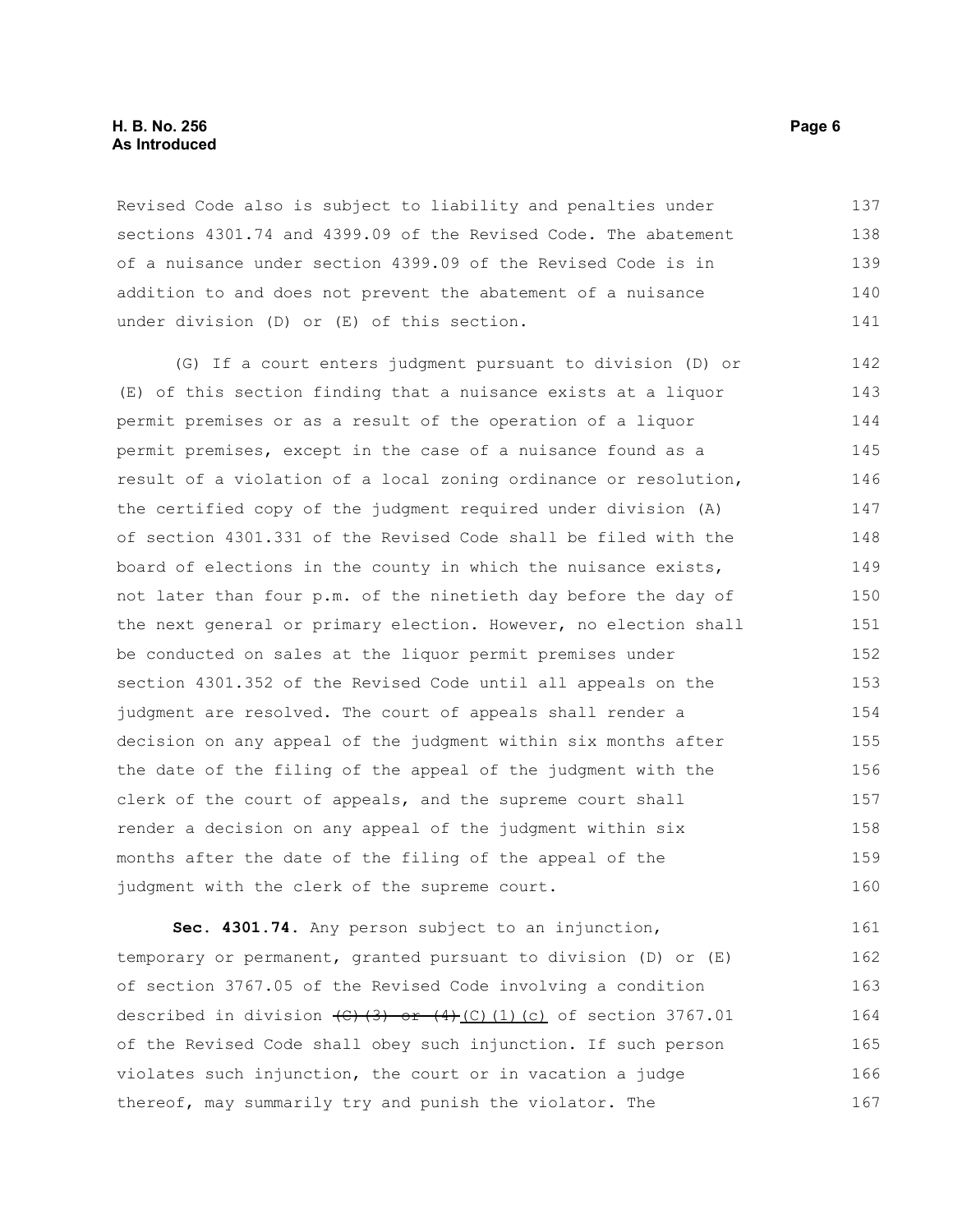#### **H. B. No. 256 Page 7 As Introduced**

proceedings for punishment for contempt shall be commenced by filing with the clerk of the court from which such injunction issued information under oath setting out the alleged facts constituting the violation, whereupon the court shall forthwith cause a warrant to issue under which the defendant shall be arrested. The trial may be had upon affidavits, or either party may demand the production and oral examination of the witnesses. 168 169 170 171 172 173 174

**Sec. 5321.02.** (A) Subject to section 5321.03 of the Revised Code, a landlord may not retaliate against a tenant by increasing the tenant's rent, decreasing services that are due to the tenant, or bringing or threatening to bring an action for possession of the tenant's premises because: 175 176 177 178 179

(1) The tenant has complained to an appropriate governmental agency of a violation of a building, housing, health, or safety code that is applicable to the premises, and the violation materially affects health and safety; 180 181 182 183

(2) The tenant has complained to the landlord of any violation of section 5321.04 of the Revised Code; 184 185

(3) The tenant joined with other tenants for the purpose of negotiating or dealing collectively with the landlord on any of the terms and conditions of a rental agreement; 186 187 188

(4) Pursuant to section 5321.172 of the Revised Code, the tenant provided a notice of termination, indicated that the tenant might provide a notice of termination, installed a new lock or locks, or provided notice of the intention to install a new lock or locks. 189 190 191 192 193

(B) If a landlord acts in violation of division (A) of this section the tenant may: 194 195

(1) Use the retaliatory action of the landlord as a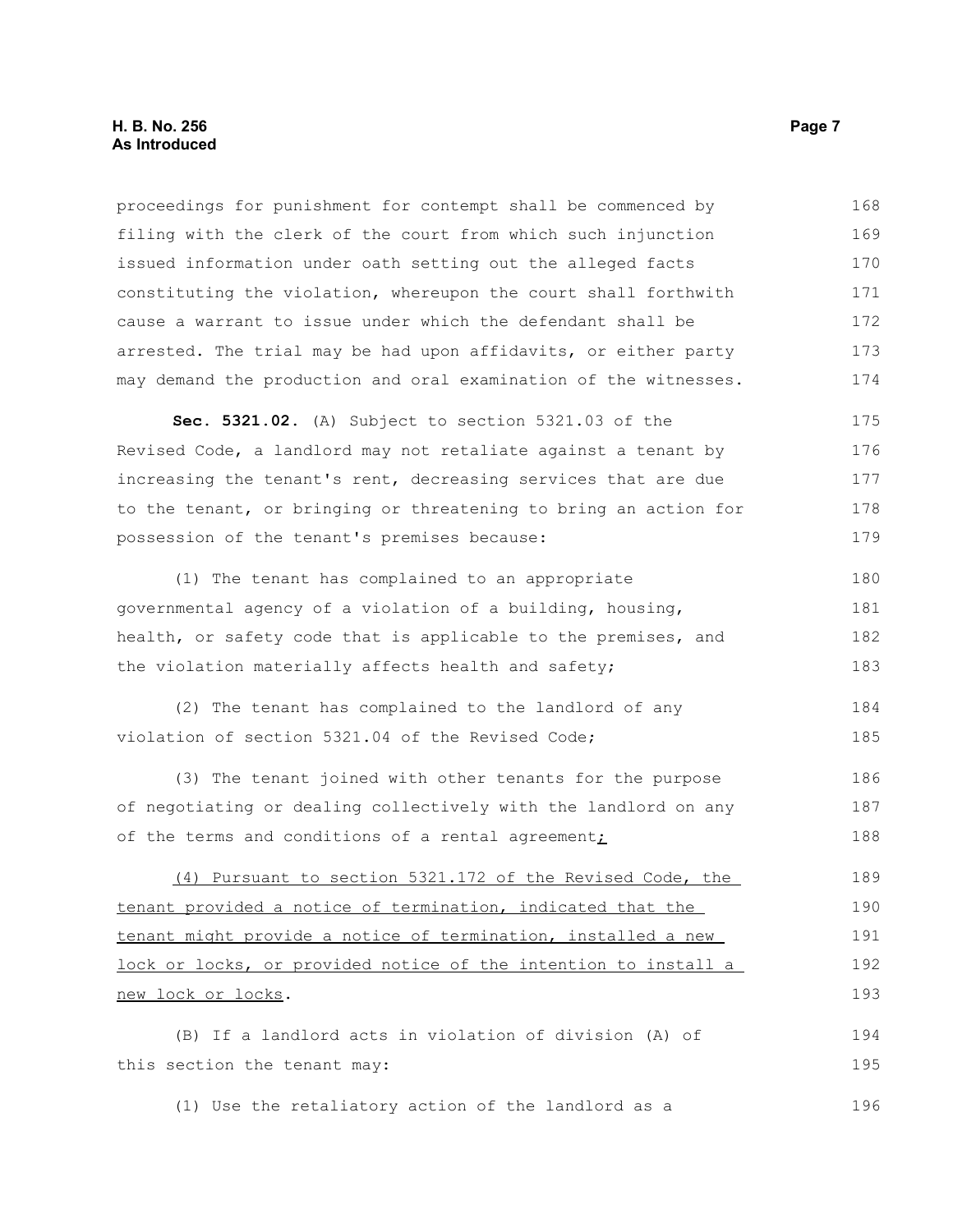defense to an action by the landlord to recover possession of the premises; (2) Recover possession of the premises; or (3) Terminate the rental agreement. In addition, the tenant may recover from the landlord any actual damages together with reasonable attorneys' fees. (C) Nothing in division (A) of this section shall prohibit a landlord from increasing the rent to reflect the cost of improvements installed by the landlord in or about the premises or to reflect an increase in other costs of operation of the premises. **Sec. 5321.172.** (A) As used in this section: (1) "Co-tenant" means an individual, who is not a named individual, who is a party to a rental agreement with a tenant seeking protection under this section. (2) "Domestic violence" has the same meaning as in section 3113.31 of the Revised Code. (3) "Health care professional" means a physician, psychologist, nurse practitioner, or other health care practitioner licensed, accredited, or certified to perform health care services consistent with state law. (4) "Law enforcement officer" has the same meaning as in section 2901.01 of the Revised Code. (5) "Mental health professional" has the same meaning as in section 2305.51 of the Revised Code. (6) "Named individual" means a person identified in a qualifying protection order as restrained from contact with the 197 198 199 200 201 202 203 204 205 206 207 208 209 210 211 212 213 214 215 216 217 218 219 220 221 222 223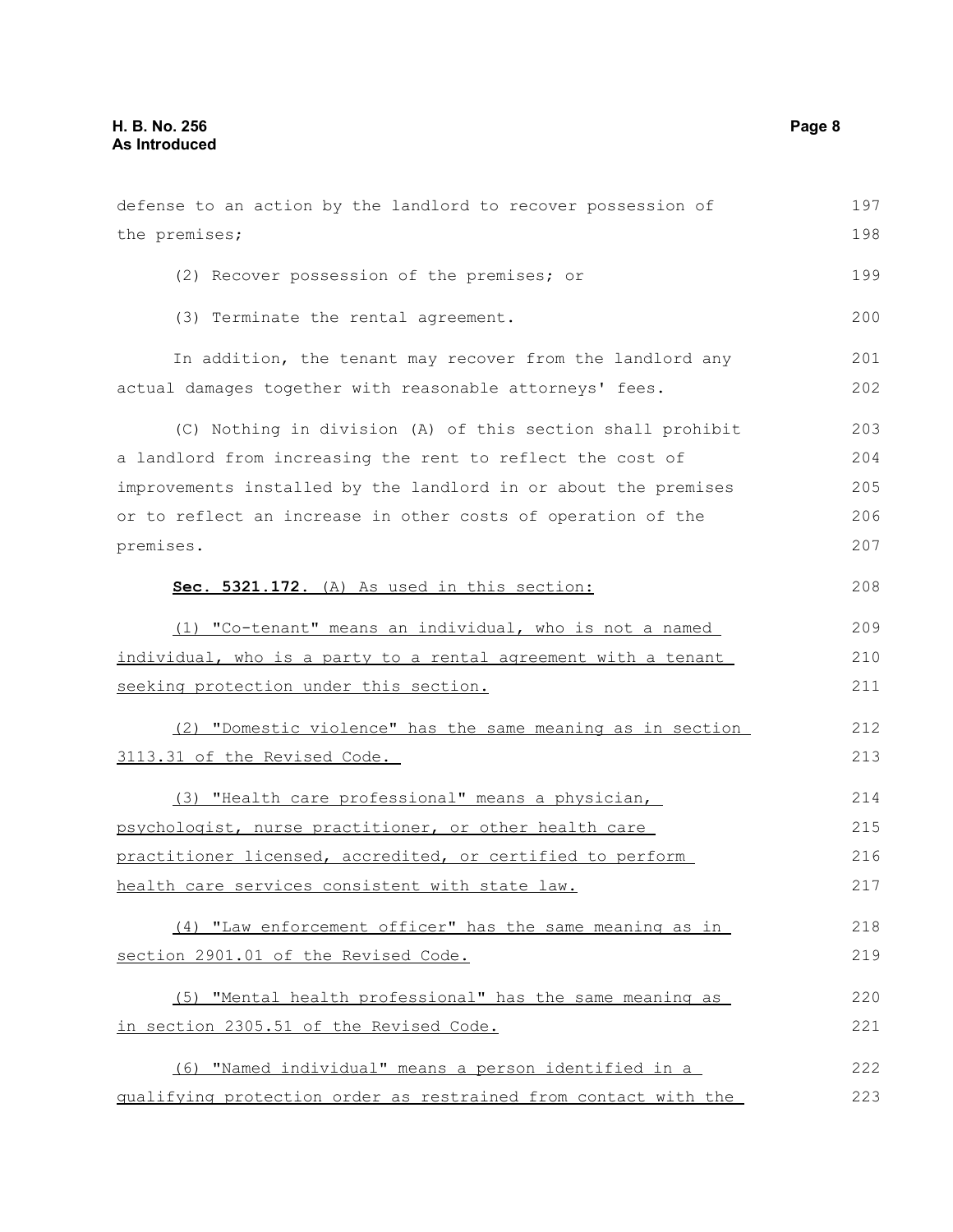## **H. B. No. 256 Page 9 As Introduced**

| tenant.                                                                                                                                                                                                                                                                                                                                                                                                                                                                                                                                                                                                                                                                                                      | 224 |
|--------------------------------------------------------------------------------------------------------------------------------------------------------------------------------------------------------------------------------------------------------------------------------------------------------------------------------------------------------------------------------------------------------------------------------------------------------------------------------------------------------------------------------------------------------------------------------------------------------------------------------------------------------------------------------------------------------------|-----|
| (7) "Qualified third party" means any of the following                                                                                                                                                                                                                                                                                                                                                                                                                                                                                                                                                                                                                                                       | 225 |
| people acting in their official capacity:                                                                                                                                                                                                                                                                                                                                                                                                                                                                                                                                                                                                                                                                    | 226 |
| (a) A law enforcement officer;                                                                                                                                                                                                                                                                                                                                                                                                                                                                                                                                                                                                                                                                               | 227 |
| (b) A health care professional;                                                                                                                                                                                                                                                                                                                                                                                                                                                                                                                                                                                                                                                                              | 228 |
| (c) An employee of a court of this state;                                                                                                                                                                                                                                                                                                                                                                                                                                                                                                                                                                                                                                                                    | 229 |
| (d) A mental health professional;                                                                                                                                                                                                                                                                                                                                                                                                                                                                                                                                                                                                                                                                            | 230 |
| (e) A victim advocate.                                                                                                                                                                                                                                                                                                                                                                                                                                                                                                                                                                                                                                                                                       | 231 |
| (8) "Qualifying protection order" means any protection                                                                                                                                                                                                                                                                                                                                                                                                                                                                                                                                                                                                                                                       | 232 |
| order issued under the laws of this state, including any of the                                                                                                                                                                                                                                                                                                                                                                                                                                                                                                                                                                                                                                              | 233 |
| following:                                                                                                                                                                                                                                                                                                                                                                                                                                                                                                                                                                                                                                                                                                   | 234 |
| (a) A protection order issued after a full hearing under                                                                                                                                                                                                                                                                                                                                                                                                                                                                                                                                                                                                                                                     | 235 |
| section 3113.31 of the Revised Code;<br>(b) A consent agreement approved under section 3113.31 of<br>the Revised Code;<br>(c) A temporary protection order issued under section<br>2919.26 of the Revised Code;<br>(d) A protection order or consent agreement substantially<br>similar to an order or agreement described in division (A) (8)<br>(a), (b), or (c) of this section that was issued or approved<br>under a substantially similar law of another state or a<br>substantially similar municipal ordinance of this state or<br>another state.<br>(9) "Rape" means a violation of section 2907.02 of the<br>Revised Code or a substantially similar violation under the laws<br>of another state. | 236 |
|                                                                                                                                                                                                                                                                                                                                                                                                                                                                                                                                                                                                                                                                                                              | 237 |
|                                                                                                                                                                                                                                                                                                                                                                                                                                                                                                                                                                                                                                                                                                              | 238 |
|                                                                                                                                                                                                                                                                                                                                                                                                                                                                                                                                                                                                                                                                                                              | 239 |
|                                                                                                                                                                                                                                                                                                                                                                                                                                                                                                                                                                                                                                                                                                              | 240 |
|                                                                                                                                                                                                                                                                                                                                                                                                                                                                                                                                                                                                                                                                                                              | 241 |
|                                                                                                                                                                                                                                                                                                                                                                                                                                                                                                                                                                                                                                                                                                              | 242 |
|                                                                                                                                                                                                                                                                                                                                                                                                                                                                                                                                                                                                                                                                                                              | 243 |
|                                                                                                                                                                                                                                                                                                                                                                                                                                                                                                                                                                                                                                                                                                              | 244 |
|                                                                                                                                                                                                                                                                                                                                                                                                                                                                                                                                                                                                                                                                                                              | 245 |
|                                                                                                                                                                                                                                                                                                                                                                                                                                                                                                                                                                                                                                                                                                              | 246 |
|                                                                                                                                                                                                                                                                                                                                                                                                                                                                                                                                                                                                                                                                                                              | 247 |
|                                                                                                                                                                                                                                                                                                                                                                                                                                                                                                                                                                                                                                                                                                              | 248 |
|                                                                                                                                                                                                                                                                                                                                                                                                                                                                                                                                                                                                                                                                                                              | 249 |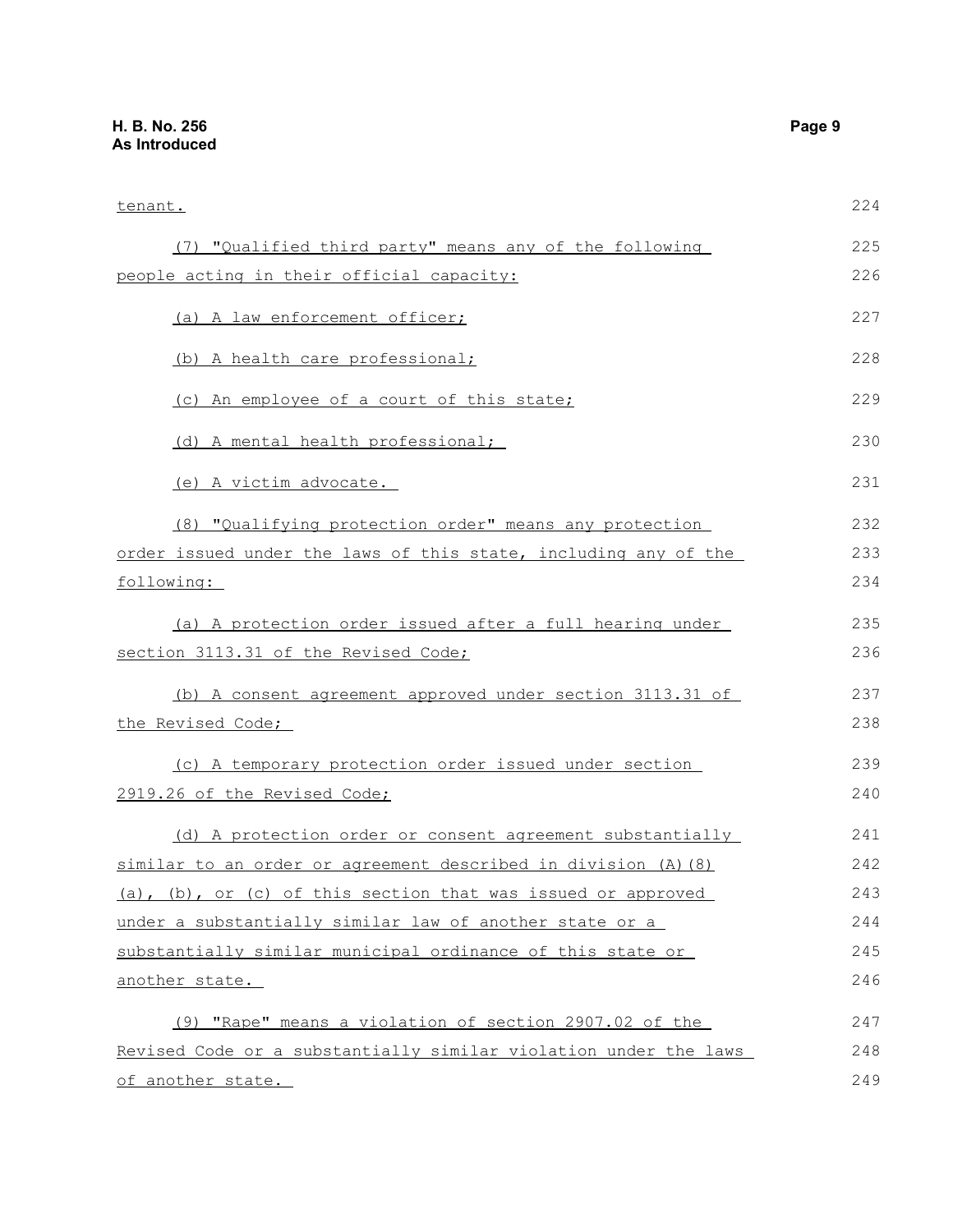| (10) "Sexually oriented offense" has the same meaning as        | 250 |
|-----------------------------------------------------------------|-----|
| in section 2950.01 of the Revised Code.                         | 251 |
| (11) "Victim advocate" means a person who provides support      | 252 |
| and assistance for a victim of an offense.                      | 253 |
| (12) "Written record of the report" is a written document       | 254 |
| produced by a qualified third party that includes all of the    | 255 |
| following:                                                      | 256 |
| (a) The tenant's name;                                          | 257 |
| (b) The qualified third party's name;                           | 258 |
| (c) A declaration that the qualified third party meets the      | 259 |
| definition of a qualified third party under this section;       | 260 |
| (d) A statement that the tenant has made a credible report      | 261 |
| of any of the following to a qualified third party:             | 262 |
| (i) A rape;                                                     | 263 |
| (ii) An attempted rape;                                         | 264 |
| (iii) Domestic violence;                                        | 265 |
| (iv) Dating violence;                                           | 266 |
| (v) Abuse;                                                      | 267 |
| (vi) A sexually oriented offense as defined in section          | 268 |
| 2950.01 of the Revised Code.                                    | 269 |
| (e) The qualified third party's signature and date of the       | 270 |
| signature.                                                      | 271 |
| (B) A tenant who is an alleged victim of rape, attempted        | 272 |
| rape, domestic violence, dating violence, abuse, or a sexually  | 273 |
| oriented offense may terminate the tenant's rental agreement or | 274 |
| install new locks on the premises covered by the rental         | 275 |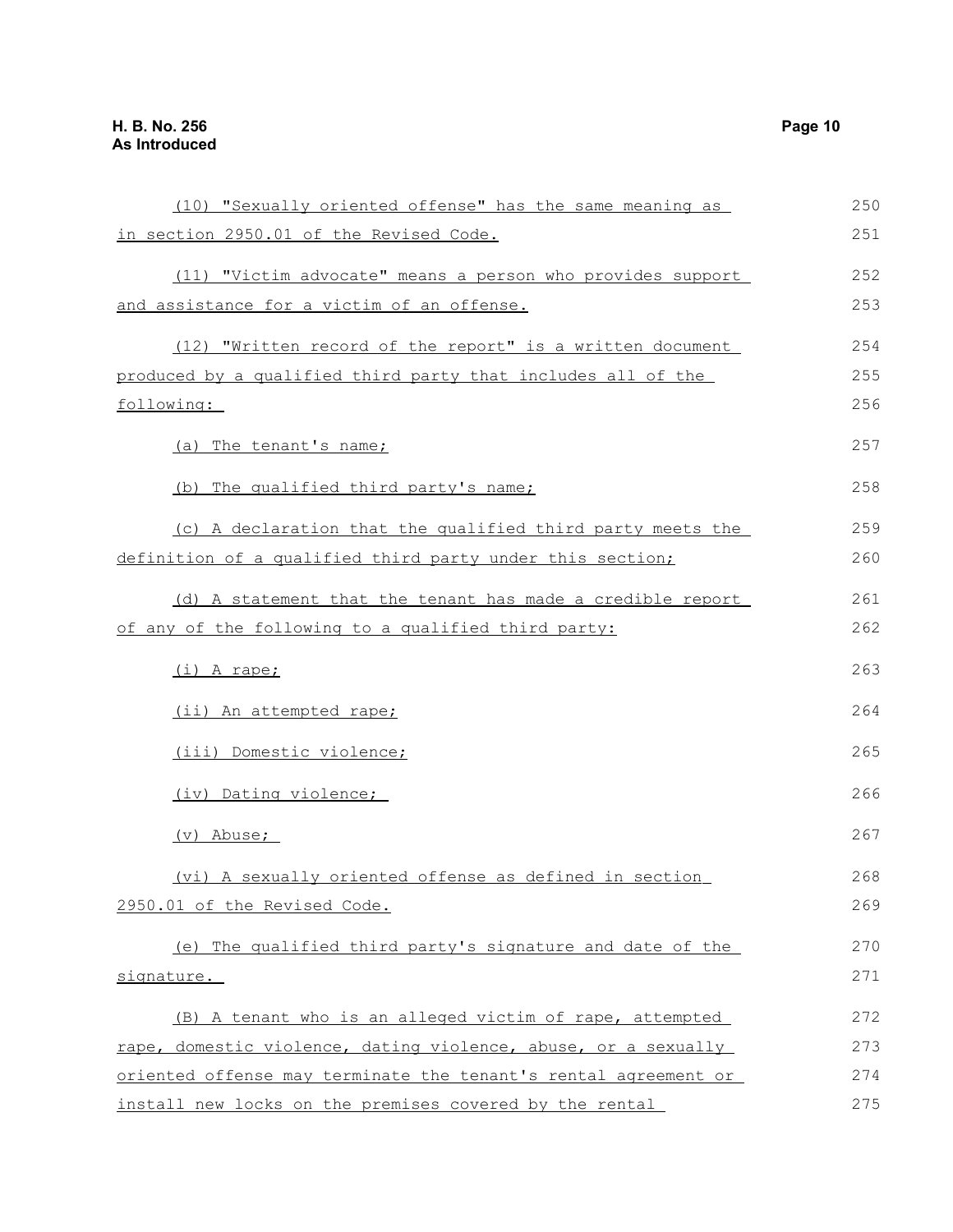| agreement, if either of the following applies:                    | 276 |
|-------------------------------------------------------------------|-----|
| (1) A qualifying protection order is issued or approved           | 277 |
| for the protection of a tenant.                                   | 278 |
| (2) The tenant has reported the alleged domestic violence,        | 279 |
| rape, attempted rape, dating violence, abuse, or sexually         | 280 |
| oriented offense to a qualified third party, and the qualified    | 281 |
| third party has provided the tenant a written record of the       | 282 |
| report, as defined in division (A) (12) of this section.          | 283 |
| (C)(1) When terminating a rental agreement pursuant to            | 284 |
| division (B) of this section, the tenant shall provide the        | 285 |
| landlord both of the following:                                   | 286 |
| (a) A written notice that the rental agreement will               | 287 |
| terminate and the date the tenant will move out, which shall be   | 288 |
| not later then thirty days after delivery of the notice;          | 289 |
| (b) A certified copy of the qualifying protection order           | 290 |
| or, within thirty days of being signed by a qualified third       | 291 |
| party, a written record of a report described in division (B) (2) | 292 |
| <u>of this section.</u>                                           | 293 |
| (2) Prior to installing new locks pursuant to division (B)        | 294 |
| of this section, the tenant shall provide the landlord both of    | 295 |
| the following:                                                    | 296 |
| (a) A notice of the intention to install new locks.               | 297 |
| (b) A certified copy of the qualifying protection order or        | 298 |
| a copy of the written record described in division (B) (2) of     | 299 |
| this section.                                                     | 300 |
| (3) Subject to division (C)(2) of this section, the tenant        | 301 |
| may, at the tenant's expense, install a new lock or locks to the  | 302 |
| premises covered by the rental agreement by doing either of the   | 303 |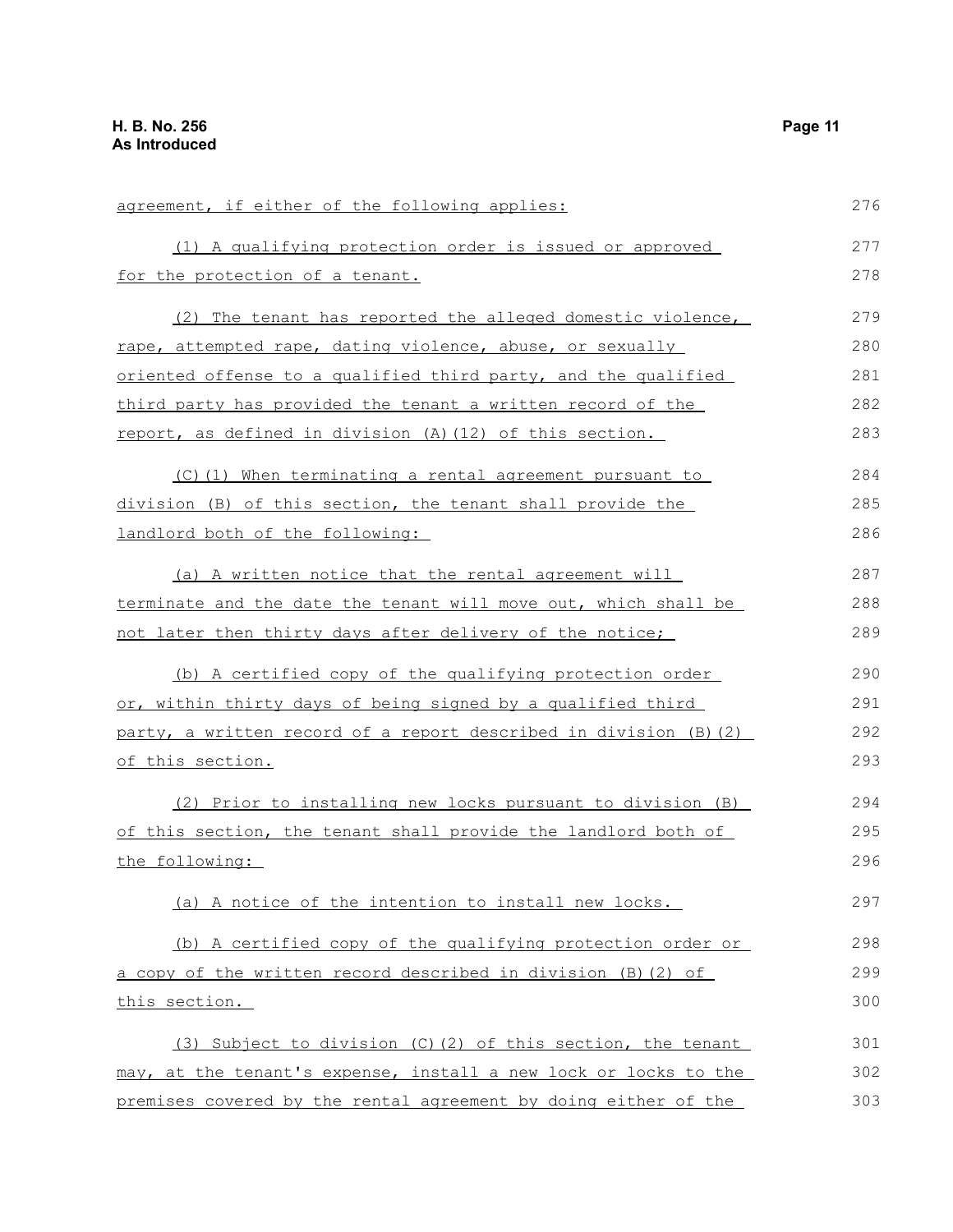| following:                                                       | 304 |
|------------------------------------------------------------------|-----|
| (a) Rekeying the lock if the lock is in good working             | 305 |
| condition;                                                       | 306 |
| (b) Replacing the entire locking mechanism with a locking        | 307 |
| mechanism of equal or better quality than the lock being         | 308 |
| replaced.                                                        | 309 |
| (4) The tenant shall provide a key to the new lock to the        | 310 |
| landlord upon request by the landlord.                           | 311 |
| (5) Regardless of any provision in the rental agreement,         | 312 |
| the landlord may refuse to provide a key to the new lock to a    | 313 |
| named individual, even if the named individual is a party to the | 314 |
| rental agreement.                                                | 315 |
| (6) A named individual who has been excluded from a              | 316 |
| residential rental property under this section shall remain      | 317 |
| liable for rent under the rental agreement.                      | 318 |
| (D) A landlord shall not disclose a forwarding address,          | 319 |
| contact information, or any other information that could be used | 320 |
| to identify or locate the tenant to the named individual, or an  | 321 |
| individual the landlord believes to be a relative of the named   | 322 |
| individual, or a person acting on behalf of the named            | 323 |
| individual, unless the person acting on behalf of the named      | 324 |
| individual is the named individual's attorney.                   | 325 |
| (E) The tenant shall be responsible for rent and any other       | 326 |
| amounts due under the rental agreement for the period following  | 327 |
| delivery of the notice allowed by division $(C)$ (1) of this     | 328 |
| section until the tenant vacates the property.                   | 329 |
| (F) (1) All of the following apply to a landlord whose           | 330 |
| tenant terminates a rental agreement pursuant to this section:   | 331 |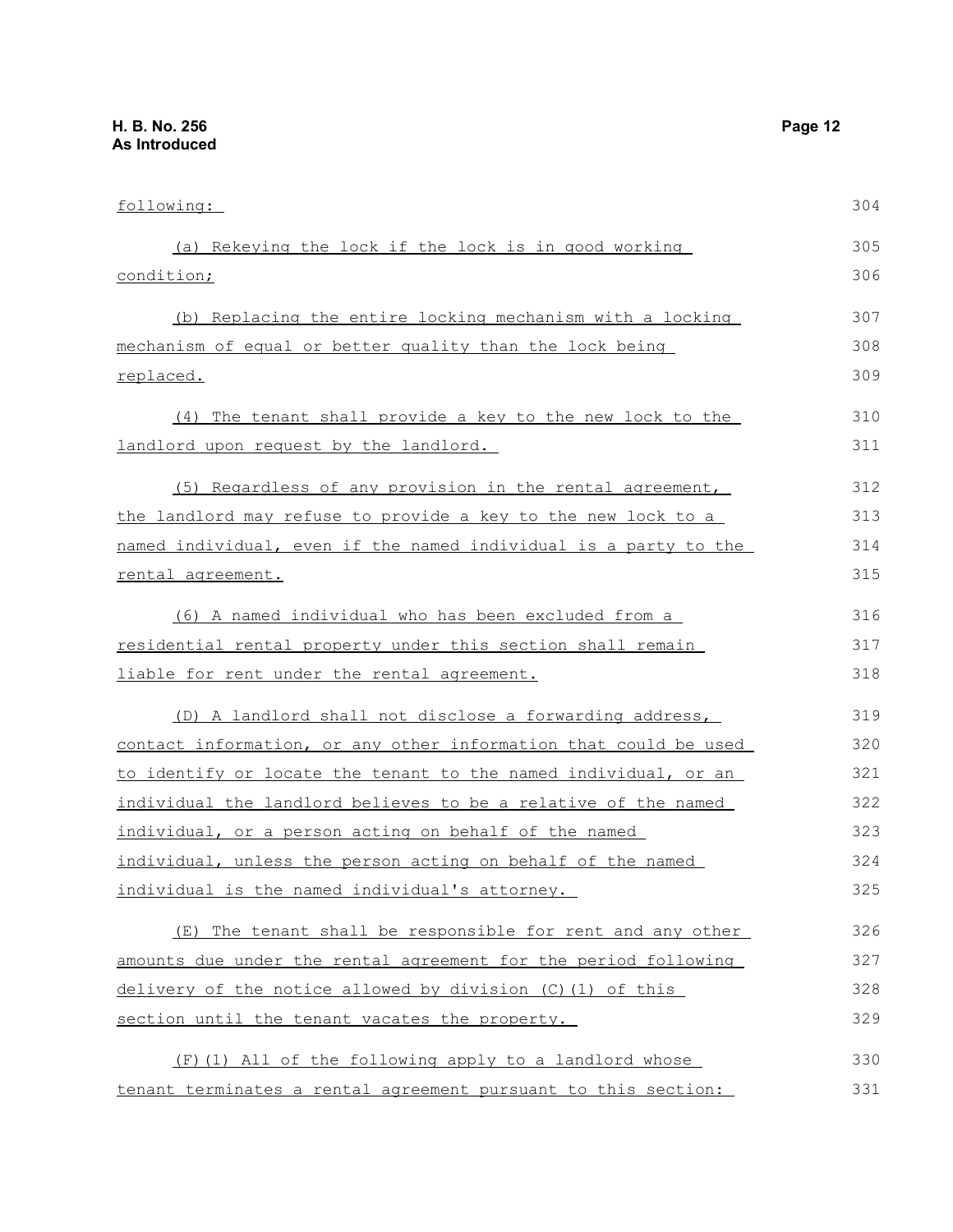| (a) The landlord shall give the tenant up to thirty days                | 332 |
|-------------------------------------------------------------------------|-----|
| to vacate the property.                                                 | 333 |
| (b) The landlord shall not pursue an action under Chapter               | 334 |
| 1923. of the Revised Code against the tenant for early                  | 335 |
| termination.                                                            | 336 |
| (c) The landlord shall not charge the tenant any fees that              | 337 |
| might otherwise be authorized by the early termination of the           | 338 |
| rental agreement.                                                       | 339 |
| (d) The landlord shall not change the locks or otherwise                | 340 |
| prevent the tenant from retrieving the tenant's possessions.            | 341 |
| (e) The landlord shall return the security deposit to the               | 342 |
| <u>tenant upon vacating the property pursuant to section 5321.16 of</u> | 343 |
| the Revised Code unless the landlord is entitled to keep a              | 344 |
| portion or all of the deposit in accordance with the Revised            | 345 |
| Code.                                                                   | 346 |
| (2) A landlord who violates division (F) (1) of this                    | 347 |
| section is liable in a civil action for all damages caused to a         | 348 |
| tenant, together with reasonable attorney's fees.                       | 349 |
| (G)(1) If the tenant terminates a rental agreement                      | 350 |
| pursuant to this section, the rental agreement continues in             | 351 |
| effect with regard to any co-tenant under the rental agreement.         | 352 |
| The co-tenant shall not be responsible for any action or                | 353 |
| inaction by any other person on the rental agreement.                   | 354 |
| (2) Any co-tenant under the rental agreement may do any of              | 355 |
| the following:                                                          | 356 |
| (a) Terminate the rental agreement at the same time as the              | 357 |
| protected tenant;                                                       | 358 |
| (b) Procure a new tenant within thirty days of the notice               | 359 |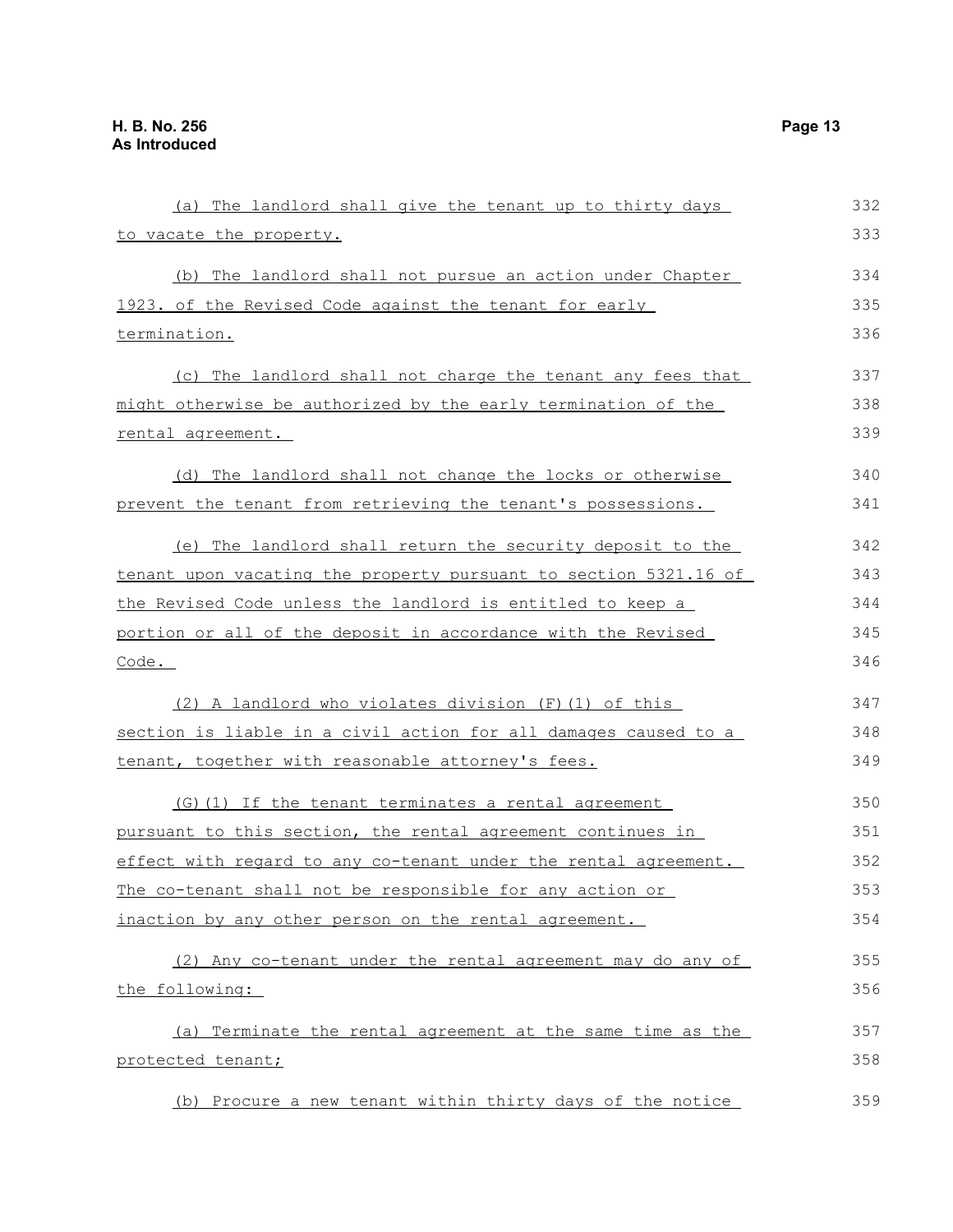| provided to the landlord under division (C) (1) of this section;     | 360 |
|----------------------------------------------------------------------|-----|
| (c) Assume the entire lease.                                         | 361 |
| (H) A landlord shall not refuse to enter into a rental               | 362 |
| agreement for an otherwise qualified applicant for tenancy if        | 363 |
| the applicant chooses to or chooses not to disclose that the         | 364 |
| applicant was a victim of rape, attempted rape, domestic             | 365 |
| violence, dating violence, abuse, or a sexually oriented             | 366 |
| offense, or if the landlord has reasonable suspicions that the       | 367 |
| applicant may be a future victim of rape, attempted rape,            | 368 |
| domestic violence, dating violence, abuse, or a sexually             | 369 |
| oriented offense.                                                    | 370 |
| Sec. 5747.35. A nonrefundable credit is allowed against a            | 371 |
| taxpayer's aggregate tax liability under section 5747.02 of the      | 372 |
| Revised Code for a landlord whose tenant has terminated the          | 373 |
| <u>tenant's rental agreement pursuant to section 5321.172 of the</u> | 374 |
| Revised Code. The amount of the credit shall equal two hundred       | 375 |
| dollars for each rental agreement that is terminated pursuant to     | 376 |
| that section during the taxable year. If the landlord is a pass-     | 377 |
| through entity, each taxpayer that holds a direct or indirect        | 378 |
| equity interest in that pass-through entity may claim the            | 379 |
| taxpayer's distributive or proportionate share of the credit.        | 380 |
| The credit shall be claimed in the order required under              | 381 |
| section 5747.98 of the Revised Code. If the credit exceeds the       | 382 |
| taxpayer's aggregate tax due under section 5747.02 of the            | 383 |
| Revised Code for that taxable year after allowing for credits        | 384 |
| that precede the credit allowed under this section in that           | 385 |
| order, such excess shall be allowed as a credit in each of the       | 386 |
| ensuing two taxable years, but the amount of any excess credit       | 387 |
| allowed in any such taxable year shall be deducted from the          | 388 |

balance carried forward to the ensuing taxable year.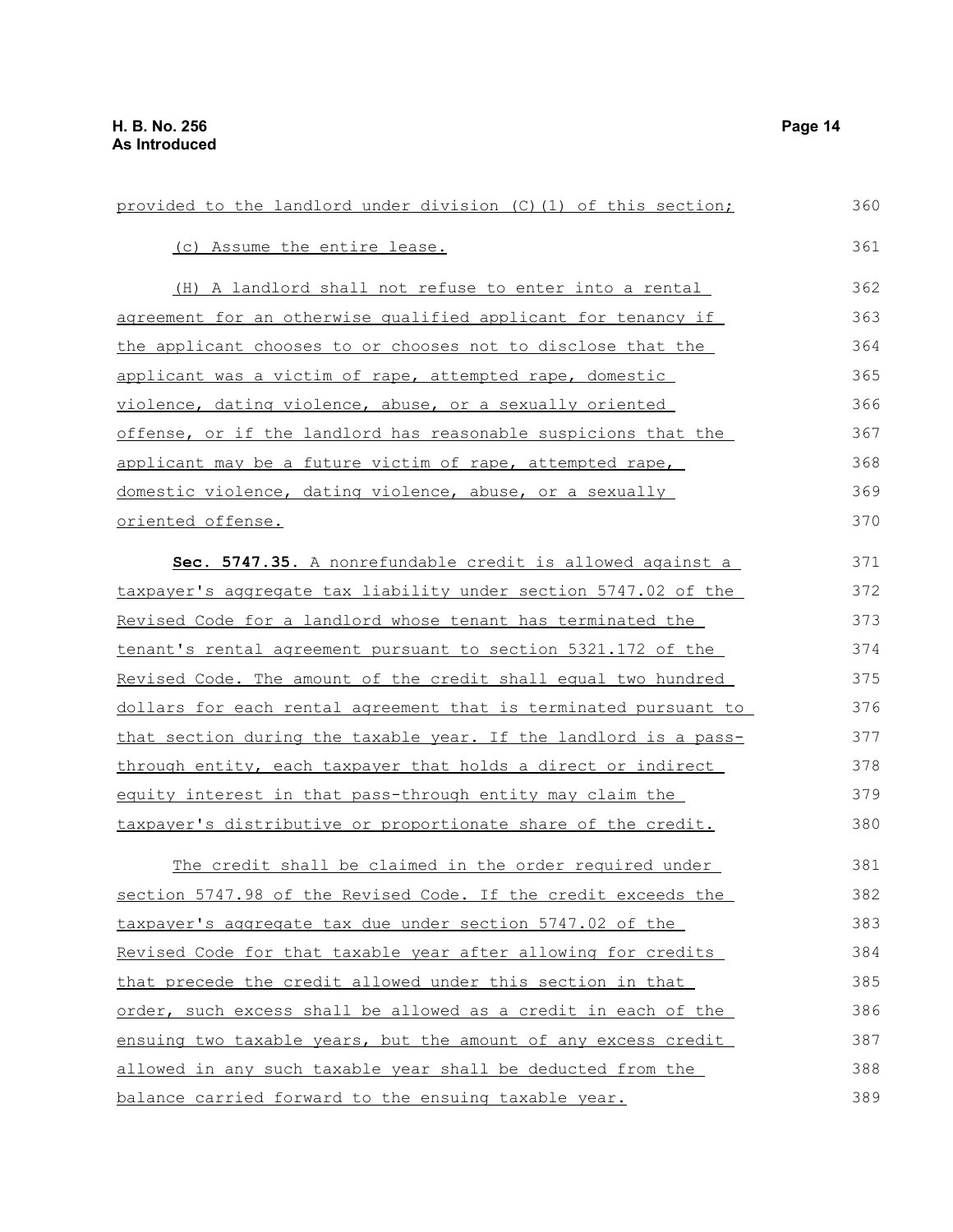| The tax commissioner may adopt rules necessary to                | 390 |
|------------------------------------------------------------------|-----|
| administer this section.                                         | 391 |
| Sec. 5747.98. (A) To provide a uniform procedure for             | 392 |
| calculating a taxpayer's aggregate tax liability under section   | 393 |
| 5747.02 of the Revised Code, a taxpayer shall claim any credits  | 394 |
| to which the taxpayer is entitled in the following order:        | 395 |
| Either the retirement income credit under division (B) of        | 396 |
| section 5747.055 of the Revised Code or the lump sum retirement  | 397 |
| income credits under divisions $(C)$ , $(D)$ , and $(E)$ of that | 398 |
| section;                                                         | 399 |
| Either the senior citizen credit under division (F) of           | 400 |
| section 5747.055 of the Revised Code or the lump sum             | 401 |
| distribution credit under division (G) of that section;          | 402 |
| The dependent care credit under section 5747.054 of the          | 403 |
| Revised Code;                                                    | 404 |
| The credit for displaced workers who pay for job training        | 405 |
| under section 5747.27 of the Revised Code;                       | 406 |
| The campaign contribution credit under section 5747.29 of        | 407 |
| the Revised Code;                                                | 408 |
| The twenty-dollar personal exemption credit under section        | 409 |
| 5747.022 of the Revised Code;                                    | 410 |
| The joint filing credit under division (G) of section            | 411 |
| 5747.05 of the Revised Code;                                     | 412 |
| The earned income credit under section 5747.71 of the            | 413 |
| Revised Code;                                                    | 414 |
| The credit for landlords whose qualifying tenants have           | 415 |
| terminated a rental agreement under section 5747.35 of the       | 416 |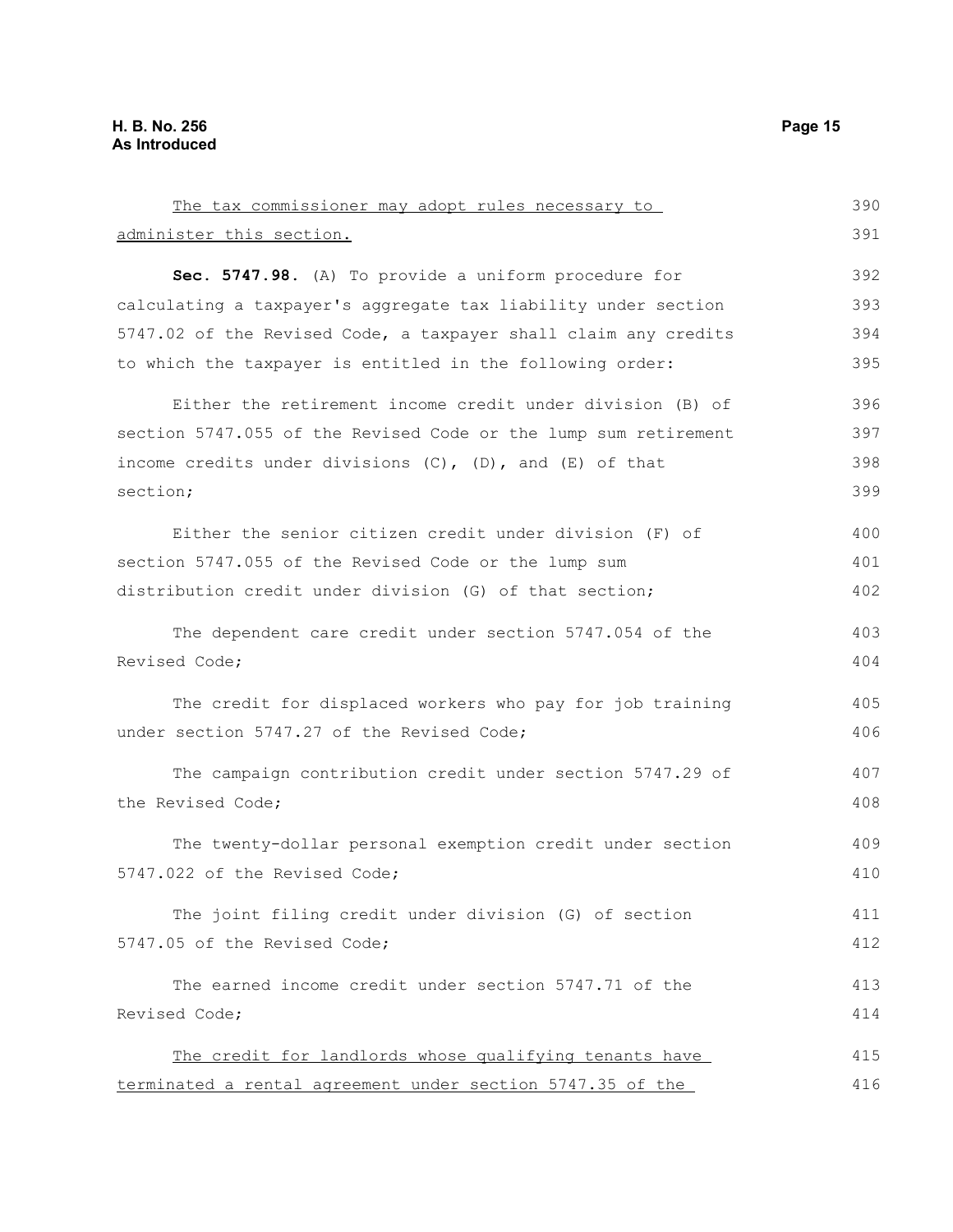### **H. B. No. 256 Page 16 As Introduced**

| Revised Code;                                              | 417 |
|------------------------------------------------------------|-----|
| The credit for adoption of a minor child under section     | 418 |
| 5747.37 of the Revised Code;                               | 419 |
| The nonrefundable job retention credit under division (B)  | 420 |
| of section 5747.058 of the Revised Code;                   | 421 |
| The enterprise zone credit under section 5709.66 of the    | 422 |
| Revised Code;                                              | 423 |
| The credit for purchases of qualifying grape production    | 424 |
| property under section 5747.28 of the Revised Code;        | 425 |
| The small business investment credit under section 5747.81 | 426 |
| of the Revised Code;                                       | 427 |
| The nonrefundable lead abatement credit under section      | 428 |
| 5747.26 of the Revised Code;                               | 429 |
| The opportunity zone investment credit under section       | 430 |
| 122.84 of the Revised Code;                                | 431 |
| The enterprise zone credits under section 5709.65 of the   | 432 |
| Revised Code;                                              | 433 |
| The research and development credit under section 5747.331 | 434 |
| of the Revised Code;                                       | 435 |
| The credit for rehabilitating a historic building under    | 436 |
| section 5747.76 of the Revised Code;                       | 437 |
| The nonresident credit under division (A) of section       | 438 |
| 5747.05 of the Revised Code;                               | 439 |
| The credit for a resident's out-of-state income under      | 440 |
| division (B) of section 5747.05 of the Revised Code;       | 441 |
| The refundable motion picture and broadway theatrical      | 442 |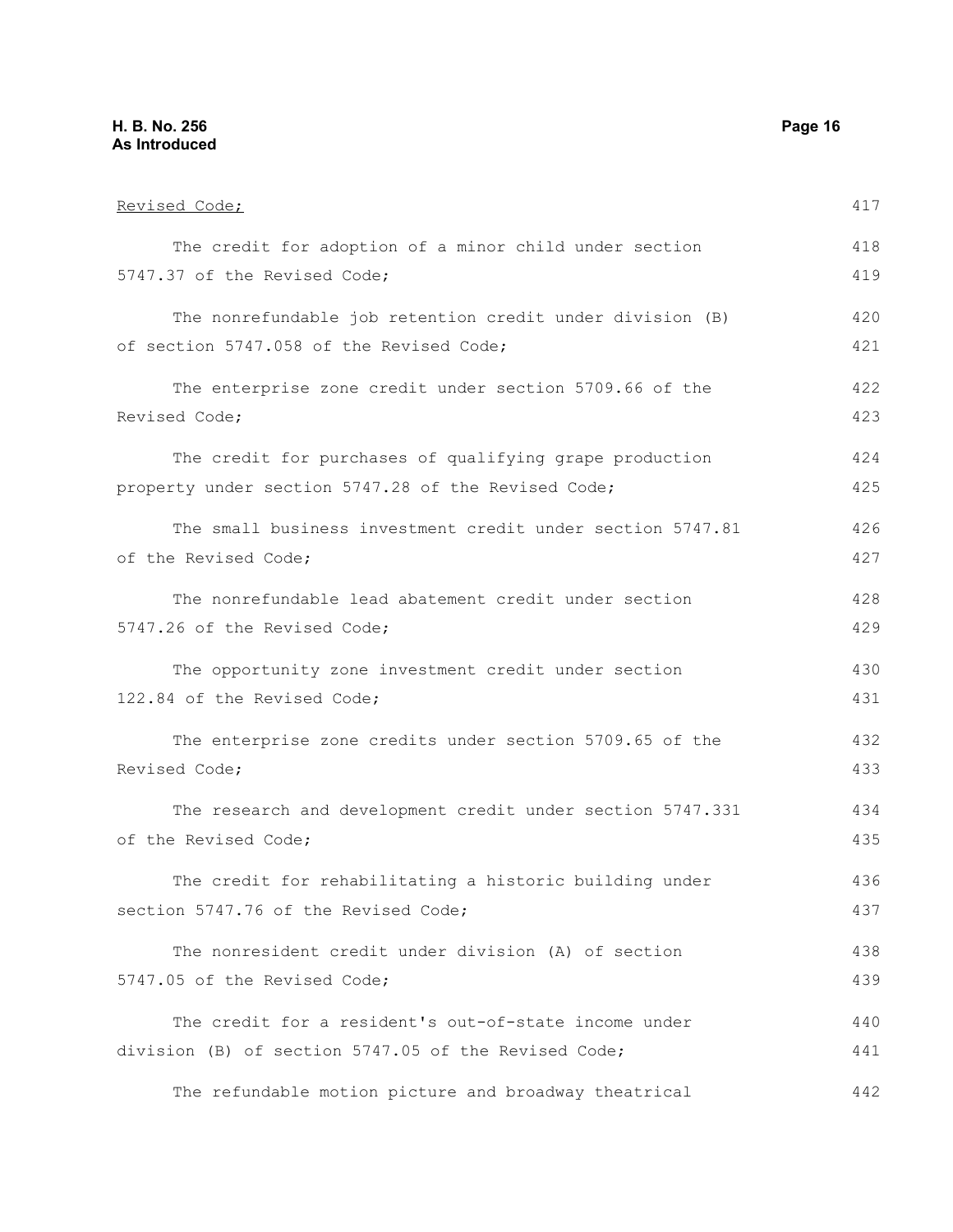| production credit under section 5747.66 of the Revised Code;     | 443 |
|------------------------------------------------------------------|-----|
| The refundable jobs creation credit or job retention             | 444 |
| credit under division (A) of section 5747.058 of the Revised     | 445 |
| Code;                                                            | 446 |
| The refundable credit for taxes paid by a qualifying             | 447 |
| entity granted under section 5747.059 of the Revised Code;       | 448 |
| The refundable credits for taxes paid by a qualifying            | 449 |
| pass-through entity granted under division (I) of section        | 450 |
| 5747.08 of the Revised Code;                                     | 451 |
| The refundable credit under section 5747.80 of the Revised       | 452 |
| Code for losses on loans made to the Ohio venture capital        | 453 |
| program under sections 150.01 to 150.10 of the Revised Code;     | 454 |
| The refundable credit for rehabilitating a historic              | 455 |
| building under section 5747.76 of the Revised Code.              | 456 |
| (B) For any credit, except the refundable credits                | 457 |
| enumerated in this section and the credit granted under division | 458 |
| (H) of section 5747.08 of the Revised Code, the amount of the    | 459 |
| credit for a taxable year shall not exceed the taxpayer's        | 460 |
| aggregate amount of tax due under section 5747.02 of the Revised | 461 |
| Code, after allowing for any other credit that precedes it in    | 462 |
| the order required under this section. Any excess amount of a    | 463 |
| particular credit may be carried forward if authorized under the | 464 |
| section creating that credit. Nothing in this chapter shall be   | 465 |
| construed to allow a taxpayer to claim, directly or indirectly,  | 466 |
| a credit more than once for a taxable year.                      | 467 |
| Section 2. That existing sections 3767.01, 3767.05,              | 468 |
| 4301.74, 5321.02, and 5747.98 of the Revised Code are hereby     | 469 |
| repealed.                                                        | 470 |